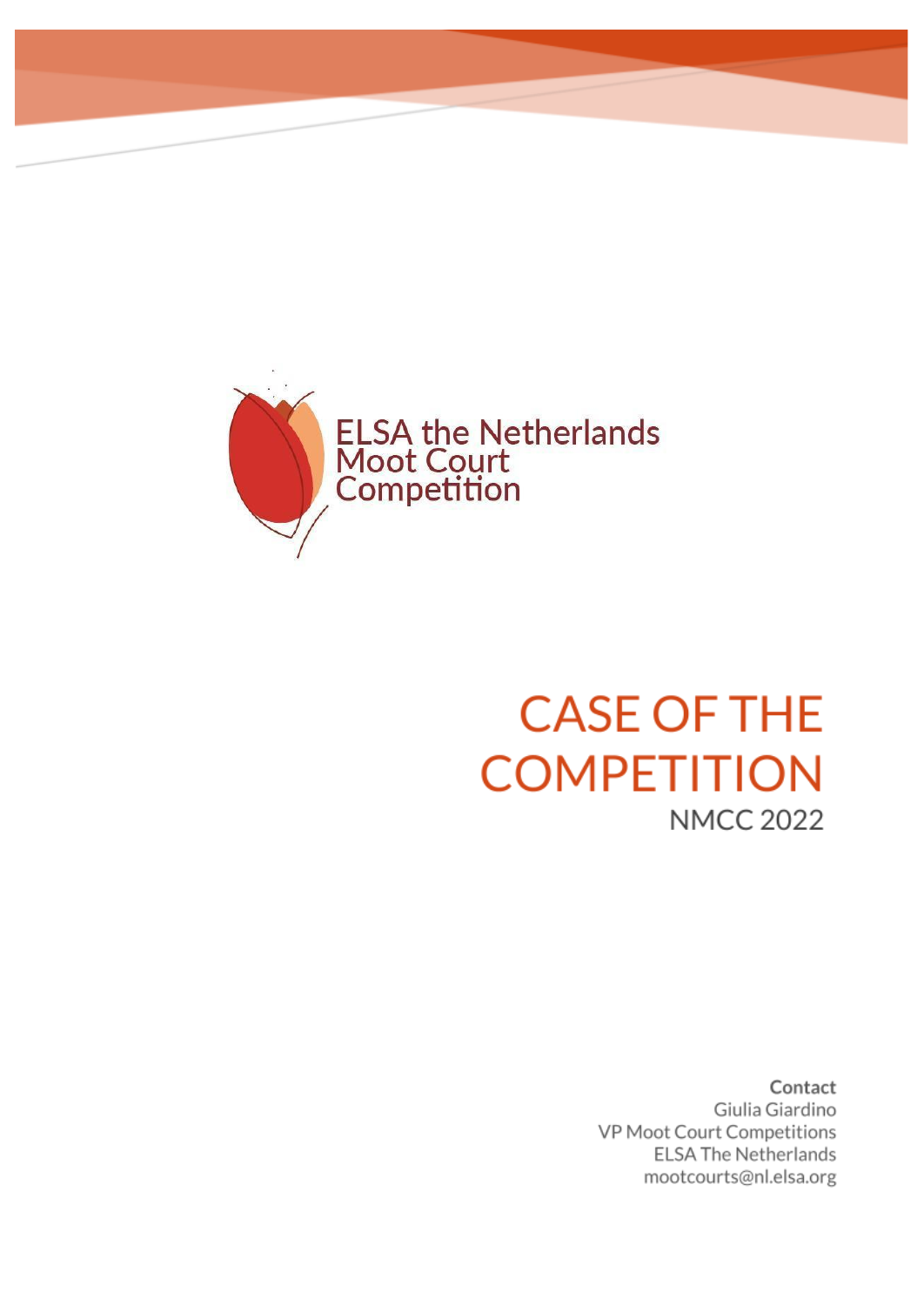## *Grand Winners' Cup v Mega League*

- 1. The European Football Federation's (EFF) Grand Winners League has been the main football competition in Europe since 1956. More recently, it has ventured into entertaining a virtual football league, for the purpose of which it has partnered with Sonsoft, a Swedish producer of gaming consoles, and Tsunami Sports, a US-based video game developer, to create a virtual football game called Grand Winners. Since its release in 2013, Grand Winners has attracted a considerable audience and has generated a worldwide turnover of €1,3 billion.
- 2. The marketing and management of Grand Winners has been entertained by Grand Winners N.V., a fully functional joint venture between EFF, Sonsoft, and Tsunami Sports. The trademark for Grand Winners, as well as the copyright for the game are held by Tsunami Sports. Furthermore, Sonsoft holds the patent for its characteristic gamepad which was used as a starting point for the design of the game. While competitors' gamepads can be used to play Grand Winners, the game was specifically designed based on Sonsoft's gamepad, and many professional players confirm that they have suffered disadvantages using other gamepads.
- 3. Since 2015, the Grand Winners N.V. also organises the annual Grand Winners' Cup, a month-long virtual competition during which teams from around the world compete against each other. For the e-sports community, this event is a huge deal: teams register a year ahead and train for months leading up to the competition. The rules of the online game were more or less identical to those of real-life football, safe for a number of rules concerning the online environment that would ensure a safe and fair functioning of the game. For example, penalties were attached to (attempted) manipulation of the software or the use of AI technologies. Due to an overflow of teams, a decision was taken in 2017 to organise national pre-selection rounds. Since 2018, these rounds are run by independent organisations recognised by Grand Winners N.V., to whom the use of the game was licensed by Tsunami Sports.
- 4. Grand Winners applies several mechanisms to select best performing teams to participate in the Grand Winners' Cup. Firstly, national league rankings are created, in which leagues that perform best as a whole in the competition are offered more spots for their teams the following year. Secondly, by only allowing the best performing teams on a national level during the previous season, for instance the champions of the national league, to participate in the new edition of the competition.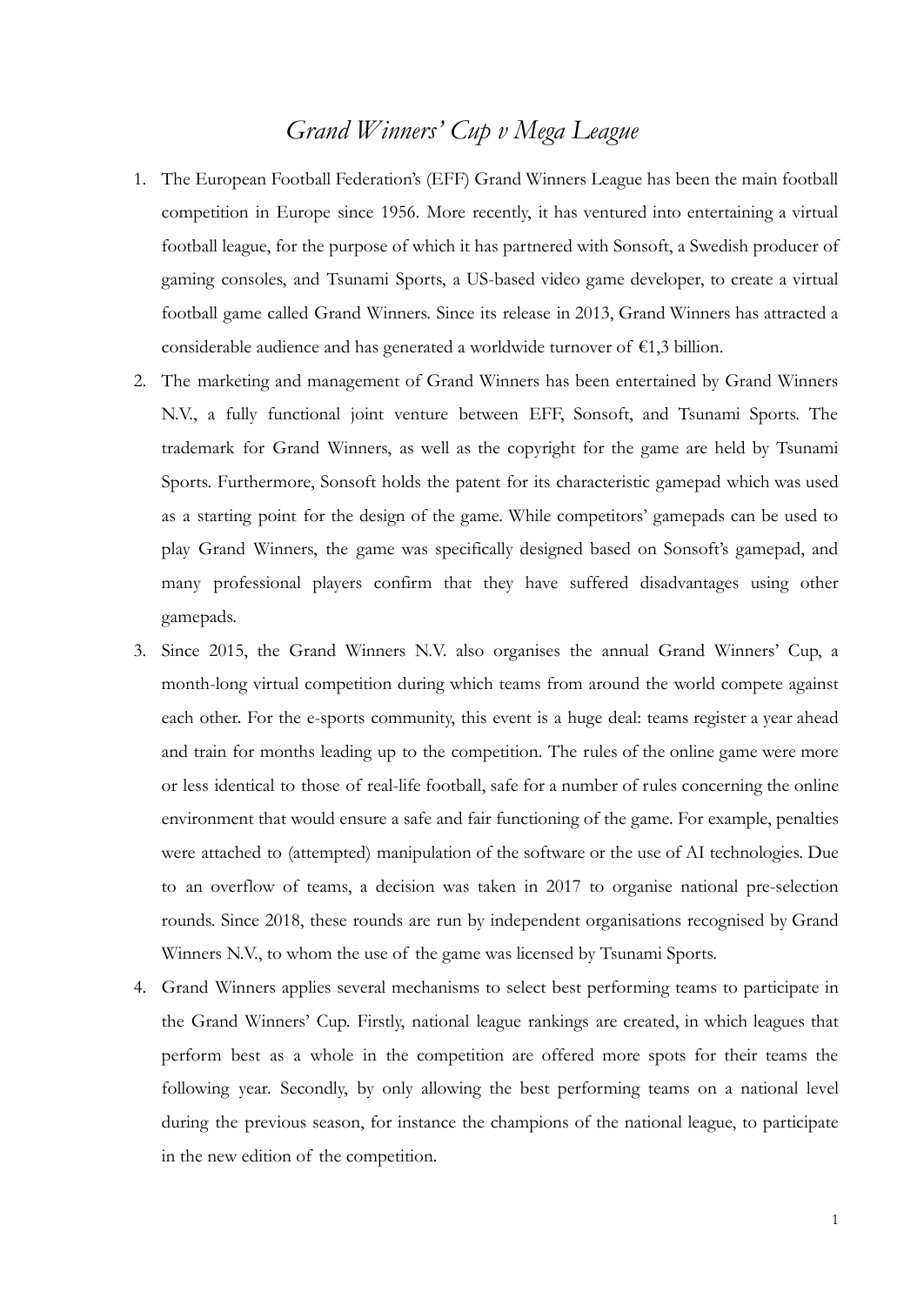- 5. In 2020, as the world was hit by the global COVID-19 pandemic, the world of physical football suffered as games were either cancelled or took place without an audience. At the same time, the International Soccer Association's (ISA) image was destroyed as major news outlets reported on the blatant disregard of workers' fundamental rights in the preparation for the International Soccer Cup. Against this background, Grand Winners gained additional popularity, its turnover increased significantly between the beginning of 2019 and the end of 2021, and the Grand Winners' Cup gathered more and more audience.
- 6. At that time, the Grand Winners' Cup had already developed into a fully professional competition: teams were sponsored by large multinational enterprises (Coca-Cola, RedBull and Unilever are only a couple of examples), the games were broadcasted on twitch, with which Grand Winners N.V. had entered into an exclusive broadcasting agreement valid for 5 years, and the international rounds were carried out in a large Stadium specifically adapted for e-sporting events, for which tickets were sold at prices up to 200€.
- 7. However, the growth of the Grand Winners' Cup also came with adverse effects. First of all, amateur teams were no longer given the opportunity to compete in an international competition, as the Grand Winners' Cup participants were now only professionals or quasi-professionals. Moreover, advertising prices rose exponentially, causing grief among some of the established sponsors of the Grand Winners' Cup. Finally, some of the biggest and most professional teams were frustrated by the selection process. Rams Madrid, for example, had been one of the big Spanish teams for many years, but had missed out on a number of international Grand Winner's Cups because it didn't qualify in the pre-selection rounds. With the inherent risk of failing to qualify, teams feared that investments in equipment and players could not be recovered and started searching for ways that would lead to a more guaranteed basis for success.
- 8. In May 2020, Rams Madrid president Carlos Márquez restarted plans for the creation of a new virtual football competition which he named "Mega League". The project involved the creation of a partially closed league where 15 competitors would be permanent members, granting their participation in the league every year, and there would be five other "guest teams" that would change on a yearly basis.
- 9. The Mega League's competition format would have two stages. Firstly, there would be a split between the 20 teams, placing each of them in a 10-team group. Each team in the group would face all the other teams once and get awarded three points if they won, 1 point if they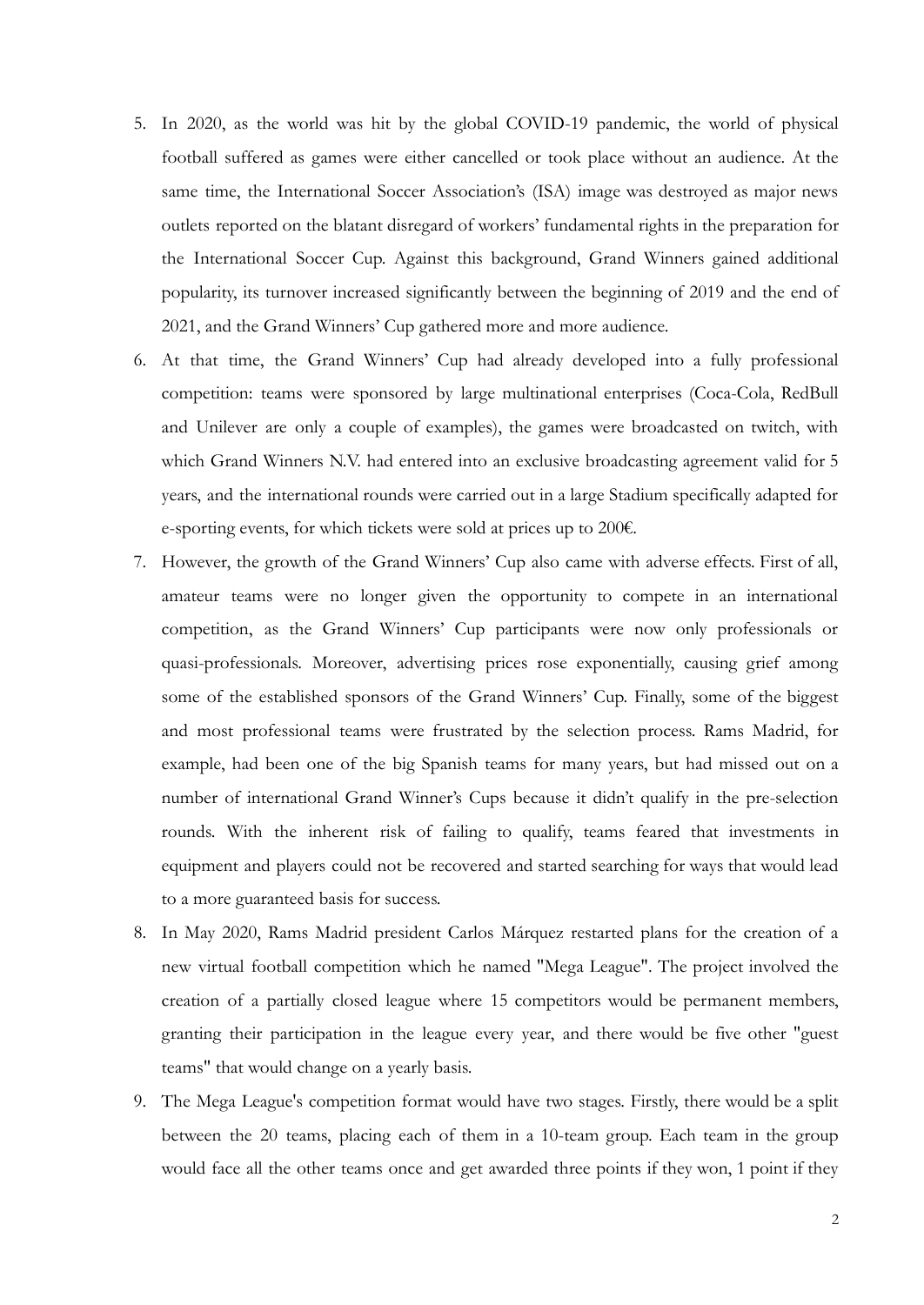drew, and 0 points if they lost. After all the games, the 3 best performing teams from each group would qualify for a knockout stage. The 4th and 5th placed teams from each group would play a play-off round where the two winning teams also qualified for the knockout stage. In the knockout stage, teams would be paired off and play two-legged rounds where the winning teams would proceed to the next round and the losing team would be eliminated. Finally, the last two remaining teams would play against each other in a single-legged final game where the winner would be crowned champion.

- 10. This new format would increase the number of matches, and thus profits for the teams, and would also grant economic stability to the permanent members as they would have a consistent source of profits that did not depend on their team's performances.
- 11. In November 2020, Carlos Márquez approached Ed North, the CEO of Tsunami Sports, asking for a licence to use Grand Winners as a basis for their new league. North, however, denied this request. Following this, Carlos Márquez approached Japanese game and electronic devices developer Itachi, a main competitor of Tsunami Sports and Sonsoft, which was in the process of developing a virtual football environment similar to that of Grand Winners. They agreed to cooperate.
- 12. On the 20th of February 2021, the Mega League project received a \$5 billion USD investment from an American bank called Goliath National Bank.
- 13. On the 18th of April 2021, Carlos Márquez announced the creation of the Mega League along with 9 of its permanent members: Italian clubs Bengals Milan, Piedmont Calcio, and Rome Bucks, Spanish clubs Madrid Rams, FC Cataluña, and Cuervos de Nuevo Toledo, and German clubs Munich Boys, Borussia FC, and GSSA. All of these teams had been founded as teams competing in the Grand Winners' Cup.
- 14. Article 13 sub-section 3 of the Contract on the Functioning of the Mega League states that: "All of the permanent members of the Mega League shall be granted a yearly monetary sum of 50 million euros for entering the first stage of the competition."
- 15. Under article 5, sub-paragraph 2 of the Terms and Conditions Agreement on the EFF's Grand Winners' Cupit states that: "All of the clubs that qualify for the group-stage of the Grand Winners League shall be granted a monetary sum of 15 million euros for entering the competition."
- 16. On the 20th of April 2021, EFF and Grand Winners N.V. released a joint statement declaring their intention to prevent the Mega League from proceeding. In the statement EFF claimed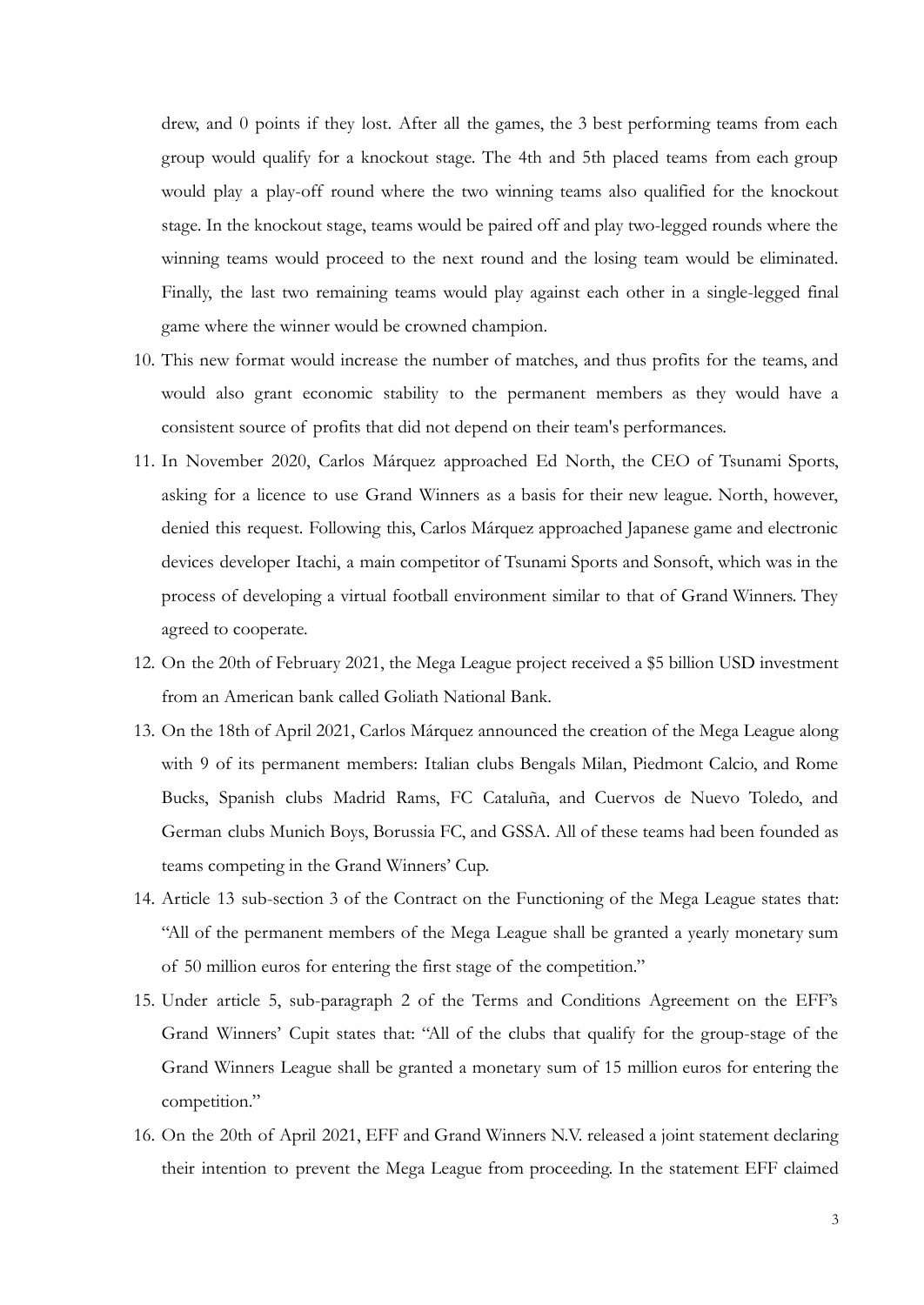that: "All the clubs involved in the Mega League will be banned from domestic, European, and worldwide football competitions; and all football players that are members of clubs involved in the Mega League will be banned from representing their national teams in international matches"

- 17. On the 21st of April, Rams Madrid filed a complaint against EFF to the Commercial Court of Madrid on for EFF's proposals to stop the Mega League from materialising.
- 18. On the 21st of April, German club Munich Boys released a statement that it no longer intended to take part in the Mega League. A few hours later, all other German clubs stated that they were withdrawing their participation in the Mega League. On the morning of the 22nd, all other involved teams other than FC Cataluña, Rams Madrid, and Piedmont Calcio consequently withdrew their membership from the Super League.
- 19. On the 23rd of April, EFF representative Dariusz Tavernelowski stated that the EFF was looking into legal assessments to choose what action to take against the Mega League regarding antitrust law and that a potential ban from domestic and European competitions.
- 20. At the same time, Ed North consulted his lawyers on launching a legal action against Itachi for infringement of the intellectual property rights held by Tsunami Sports in relation to Grand Winners. On the morning of the 25th of April, he filed his complaint with the District Court for the Central District of California.
- 21. On the 25th of April, the European Commission released a statement saying they did not plan to investigate the Mega League's alleged antitrust violations.
- 22. On the 26th of April, the Madrid Commercial Court published a *medida cautelarísima* with legal value and to be executed throughout the entire European Union on the basis of the 2007 Lugano Convention, ruling that the EFF cannot publish press notes and/or interviews against the Mega League project and its founding members, cannot block the launch of the Mega League, and cannot sanction any of its founding clubs, its managers personnel, and its footballers based on articles 45, 49, 56, and 63 of the Treaty on the Functioning of the European Union (TFEU), until the court has fully considered the case.
- 23. On the 13th of May, the Madrid Commercial court referred the following preliminary questions to the Court of Justice of the European Union.
	- *a. Does conduct, such as that of EFF, Tsunami Sports and Grand Winners N.V., whereby they prevent clubs from joining other football leagues and restrict the access to the game to competitors or potential competitors, constitute a restriction of competition and a violation of Article 102 TFEU?*